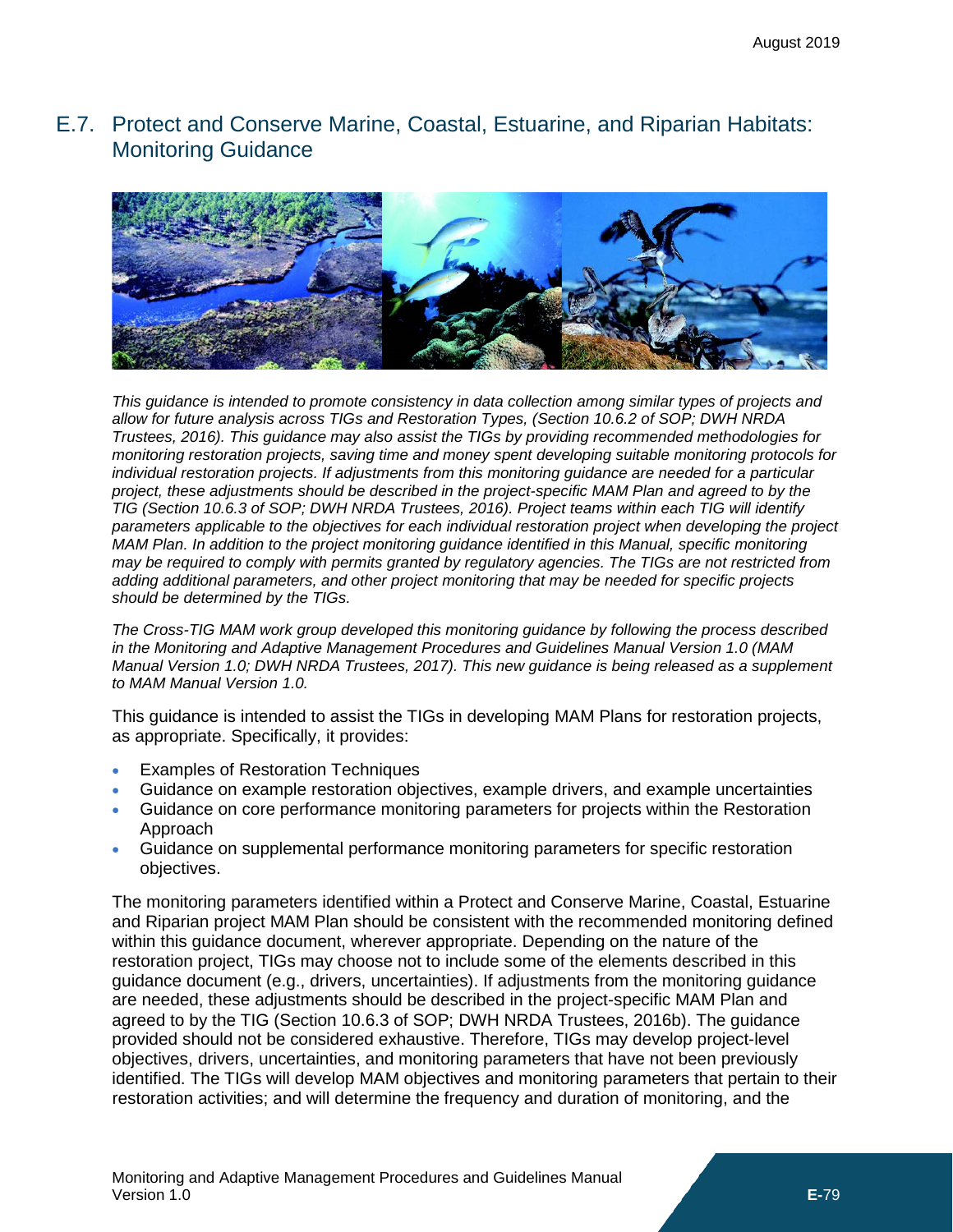associated budget they deem appropriate. Finally, this guidance may change as new monitoring parameters, methods, and technologies are identified and/or developed.

The monitoring parameters recommended in this guidance document are further detailed in Attachment E Section [E.3,](#page--1-0) which includes a complete list of core- and objective-specific monitoring parameters identified by the Cross-TIG MAM work group and guidance on measurement unit(s) and monitoring methods. Guidance on monitoring locations, frequencies, durations of sampling and potential analyses is also provided where appropriate.

### **E.7.1. Restoration Techniques**

Restoration Techniques are specific restoration actions the Trustees identified for each of the Restoration Approaches. Restoration Techniques may be used individually or in combination. See Appendix 5.D of the PDARP/PEIS (DWH NRDA Trustees, 2016a). The following are example Restoration Techniques included in the PDARP/PEIS for this Restoration Approach. This list should not be considered exhaustive; additional Restoration Techniques may be developed and/or identified.

- 1. Acquire lands for conservation.
- 2. Develop and implement management actions in conservation areas and/or restoration projects.
- 3. Establish or expand protections for marine areas.

#### **E.7.2. Example Project-Level Restoration Objectives**

Project-level restoration objectives should be specific to the resource injuries and clearly specify the desired outcome(s) of the restoration project (15 CFR § 990.55(b)(2)). See Section 2.4.1 of the MAM Manual Version 1.0 for guidance on establishing restoration objectives. The following are example project-level restoration objectives that may apply to one or more of the abovementioned Restoration Techniques. This list should not be considered exhaustive; additional objectives may be developed and/or identified.

- Acquire or conserve land to conserve target habitats for fish and wildlife; create connections between natural areas; provide protective buffers for existing protected lands, sensitive habitats, and/or water bodies; and /or to facilitate habitat management.
- Acquire or conserve land to prevent threats of development.
- Establish or expand protections for marine habitat to help maintain essential ecological processes, preserve genetic diversity, and/or ensure sustainable use of species and ecosystems.
- Acquire or conserve land to provide mechanisms for protected species management.
- Develop and/or implement management actions to enhance habitats to benefit target fish, wildlife and/or ecosystem services. Example actions include debris removal, invasive species control, vegetation management, and/or visitor access.
- Implement management actions to enhance nesting and foraging habitat for birds
- Acquire or conserve land to protect critical freshwater inflows to estuaries.

### **E.7.3. Example Drivers**

Drivers are outside forces, natural or anthropogenic, that have the potential to influence the outcomes of a restoration project. Drivers tend to be large-scale, long-term forces that are not easily controlled at the scale of a single restoration project (Harwell et al., 2016). See Section 2.4.2 of the MAM Manual Version 1.0 for guidance on establishing the conceptual setting for a MAM Plan, including identifying drivers. The following are example drivers that may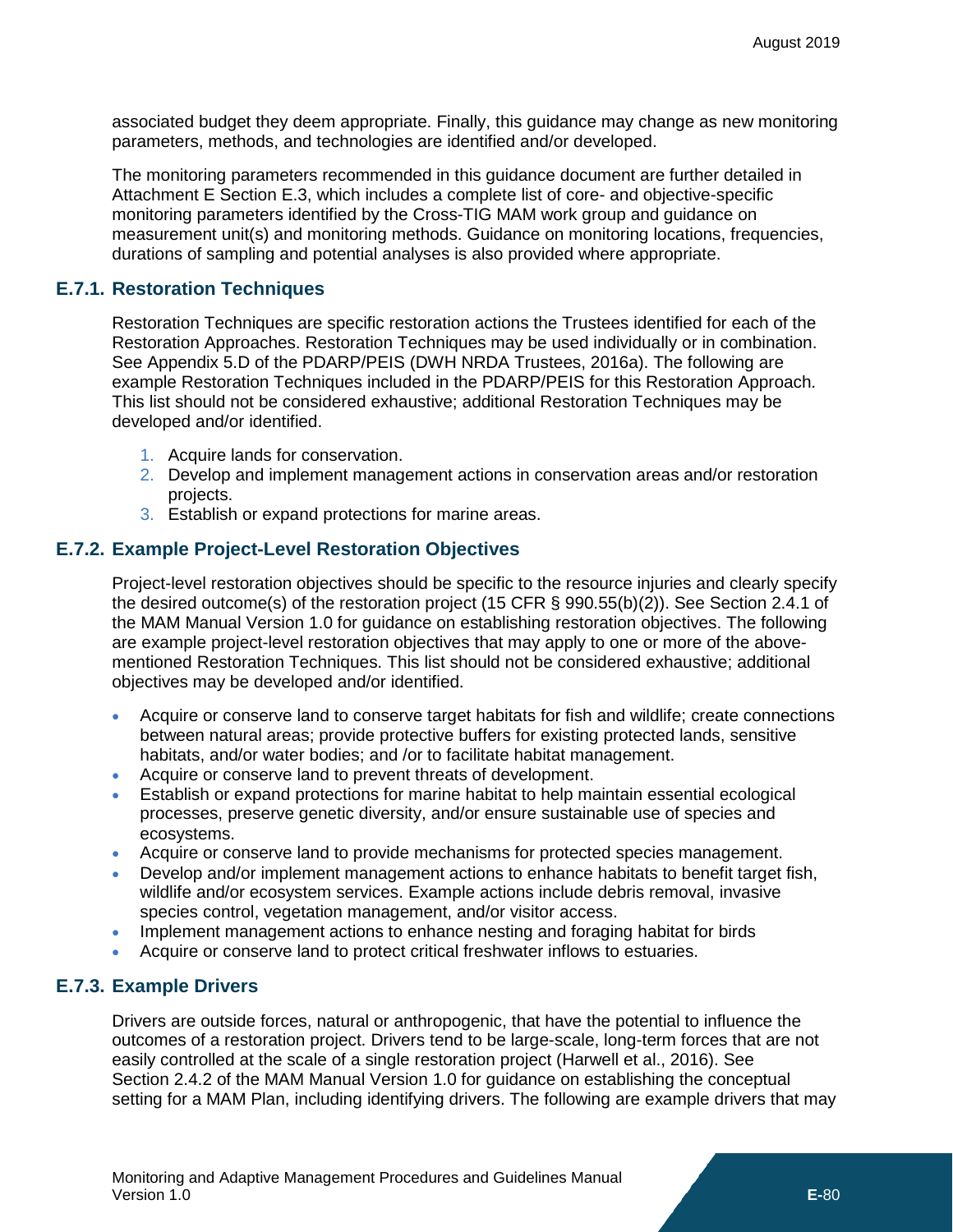be applicable to this Restoration Approach. This list should not be considered exhaustive; additional drivers may be identified.

- Anthropogenic development
- Sea level rise
- Regeneration of native vegetative communities
- Habitat degradation
- Storm impacts
- Ocean acidification

### **E.7.4. Example Uncertainties**

Uncertainties or information gaps have the potential to affect adaptive management decisions for individual or multiple restoration projects. These decisions may include how to improve the likelihood of achieving favorable project outcomes or selecting corrective actions in the event a project is not performing as intended. See Section 2.4.3 of the MAM Manual Version 1.0 for guidance on identifying potential sources of uncertainty for a MAM Plan. The following are example uncertainties that may be applicable to this Restoration Approach. This list should not be considered exhaustive; additional uncertainties may be identified.

- Availability of land for protection or conservation
- Ability to identify willing sellers that own targeted habitats
- Ability to coordinate management of target habitats with existing management plans or agencies with management authority
- Lack of understanding of the threats affecting species targeted for restoration
- Future rate of local relative sea level rise
- Present or future visitor use patterns
- Time lag between management actions and response (e.g., protection actions and system response, interval of invasive plant regeneration through seedbank)
- Opportunities for or barriers to habitat migration
- Ability to enforce management actions

## **E.7.5. Guidance on Developing Parameters for Project-Level Performance**

This section includes two types of monitoring parameters for consideration under the Protect and Conserve Marine, Coastal, Estuarine, and Riparian Habitats Restoration Approach:

- 1. Core performance monitoring parameters applicable to projects within a Restoration Approach (core performance monitoring parameters are those used consistently across projects in order to facilitate the aggregation of project monitoring results and the evaluation of restoration progress for each Restoration Type; Appendix 5.E.4 of PDARP/PEIS; DWH NRDA Trustees, 2016a)
- 2. Objective-specific performance monitoring parameters that are only applicable to projects with a particular restoration objective.

Additional adaptive management and/or validation monitoring parameters for consideration have also been identified. These additional parameters may be helpful for resolving uncertainties, explaining outside drivers, optimizing project implementation, supporting decisions about corrective actions and other adaptive management of the project, and informing the planning of future DWH NRDA restoration projects. Tables [E.7.](#page-0-0)1 and [E.7.](#page-0-0)2 should not be considered exhaustive, and other parameters may be considered, as appropriate. See the complete list of core- and objective-specific monitoring parameters for details on the core performance monitoring parameters including definitions, units, and other guidance.